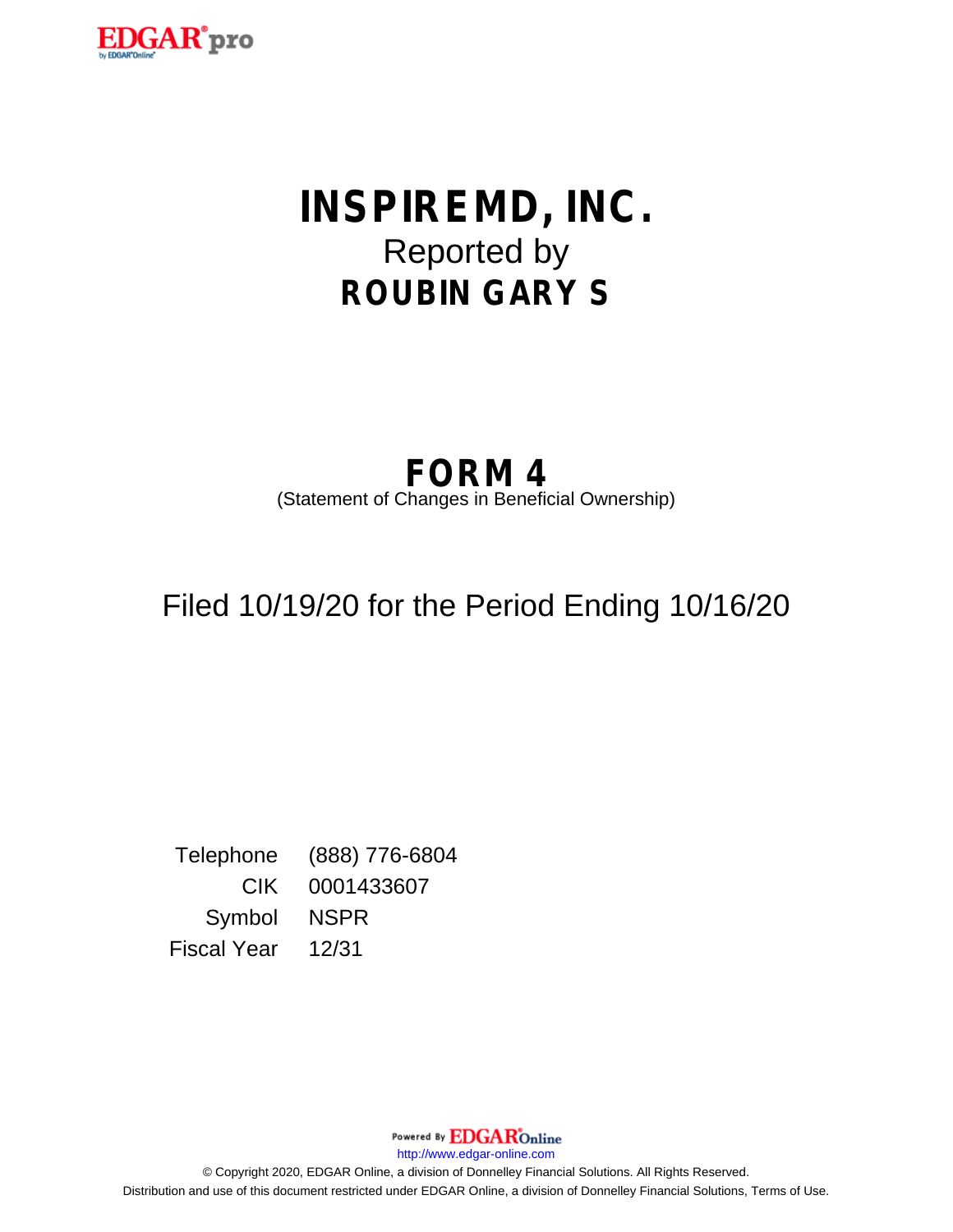| <b>FORM</b> |  |
|-------------|--|
|-------------|--|

[ ] Check this box if no longer subject to Section 16. Form 4 or Form 5 obligations may continue. *See* Instruction 1(b).

### **UNITED STATES SECURITIES AND EXCHANGE COMMISSION OMB APPROVAL Washington, D.C. 20549**

OMB Number: 3235-0287 Estimated average burden hours per response... 0.5

## **UNITED STATES SECURITIES AND EXCHANGE COMMISSION**<br>
UNITED STATES SECURITIES AND EXCHANGE COMMISSION<br>
UNERSITY OF SUBJECT AND THE STATEMENT OF CHANGES IN BENEFICIAL OWNERSHIP OF<br>
Form 5 obligations may<br>
continue. See Instr **STATEMENT OF CHANGES IN BENEFICIAL OWNERSHIP OF SECURITIES** TATES SECURITIES AND EXCHANGE COMMISSION OMB APPROVAL<br>Washington, D.C. 20549<br>Estimated average burden<br>ENT OF CHANGES IN BENEFICIAL OWNERSHIP OF<br>SECURITIES

 Filed pursuant to Section 16(a) of the Securities Exchange Act of 1934 or Section 30(h) of the Investment Company Act of 1940

| 1. Name and Address of Reporting Person $\hat{-}$         | 2. Issuer Name and Ticker or Trading Symbol       | 5. Relationship of Reporting Person(s) to Issuer                                       |
|-----------------------------------------------------------|---------------------------------------------------|----------------------------------------------------------------------------------------|
| <b>ROUBIN GARY S</b>                                      | <b>InspireMD, Inc. [NSPR]</b>                     | (Check all applicable)                                                                 |
| (Middle)<br>(First)<br>(Last)                             | 3. Date of Earliest Transaction (MM/DD/YYYY)      | $X$ Director<br>10% Owner<br>Officer (give title below)<br>Other (specify below)       |
| C/O INSPIREMD, INC., 4 MENORAT<br><b>HAMAOR ST.</b>       | 10/16/2020                                        |                                                                                        |
| (Street)                                                  | 4. If Amendment, Date Original Filed (MM/DD/YYYY) | 6. Individual or Joint/Group Filing (Check Applicable Line)                            |
| <b>TEL AVIV, L3 6744832</b><br>(City)<br>(Zip)<br>(State) |                                                   | $X$ Form filed by One Reporting Person<br>Form filed by More than One Reporting Person |

### **Table I - Non-Derivative Securities Acquired, Disposed of, or Beneficially Owned**

| 1. Title of Security<br>$($ Instr. 3 $)$ | 2. Trans. Date 2A. Deemed | Execution<br>Date, if any | 3. Trans. Code<br>$($ Instr. $8)$ | 4. Securities Acquired (A)<br>or Disposed of $(D)$<br>(Insert. 3, 4 and 5) |                 |        | 5. Amount of Securities Beneficially Owned<br>Following Reported Transaction(s)<br>(Instr. $3$ and $4$ ) | - 6<br>Ownership of Indirect<br>Form:                             | 7. Nature<br><b>Beneficial</b> |
|------------------------------------------|---------------------------|---------------------------|-----------------------------------|----------------------------------------------------------------------------|-----------------|--------|----------------------------------------------------------------------------------------------------------|-------------------------------------------------------------------|--------------------------------|
|                                          |                           |                           | Code                              | Amount                                                                     | $(A)$ or<br>(D) | Price  |                                                                                                          | Direct $(D)$ Ownership<br>or Indirect (Instr. 4)<br>$(I)$ (Instr. |                                |
| <b>Common Stock</b>                      | 10/16/2020                |                           |                                   | $222223 \perp$                                                             |                 | \$0.45 | $461173$ (2)                                                                                             |                                                                   |                                |

### **Table II - Derivative Securities Beneficially Owned (***e.g.***, puts, calls, warrants, options, convertible securities)**

| Title of<br>Derivate Security<br>(Insert. 3)          | Conversion<br>or Exercise<br>Price of<br>Derivative | 3. Trans.<br>Date | 3A. Deemed 4. Trans.<br>Execution<br>Date, if any $[$ (Instr. 8) | Code |              | 5. Number of<br>Derivative Securities Expiration Date<br>Acquired (A) or<br>Disposed of $(D)$<br>(Instr. $3, 4$ and $5$ ) |     | 6. Date Exercisable and  |            | Securities Underlying<br>Derivative Security<br>(Instr. $3$ and $4$ ) | 7. Title and Amount of                  | Derivative<br>Security<br>$($ Instr. 5 $)$ | 8. Price of 9. Number of 10.<br>derivative<br>Securities<br>Beneficially<br>Owned | Ownership of Indirect<br>Form of<br>Derivative Ownership<br>Security: | 11. Nature<br>Beneficial<br>$($ Instr. 4 $)$ |
|-------------------------------------------------------|-----------------------------------------------------|-------------------|------------------------------------------------------------------|------|--------------|---------------------------------------------------------------------------------------------------------------------------|-----|--------------------------|------------|-----------------------------------------------------------------------|-----------------------------------------|--------------------------------------------|-----------------------------------------------------------------------------------|-----------------------------------------------------------------------|----------------------------------------------|
|                                                       | Security                                            |                   |                                                                  | Code | $\mathbf{v}$ | (A)                                                                                                                       | (D) | Date<br>Exercisable Date | Expiration | Title                                                                 | Amount or<br>Number of<br><b>Shares</b> |                                            | Following<br>Reported<br>Transaction(s) $(I)$ (Instr.<br>$($ Instr. 4 $)$         | Direct $(D)$<br>or Indirect                                           |                                              |
| Warrants                                              | \$0.495                                             | 10/16/2020        |                                                                  |      |              | 222223                                                                                                                    |     | 10/16/2020 10/16/2025    |            | Common<br><b>Stock</b>                                                | 222223                                  | \$0.45                                     | 222223                                                                            | D                                                                     |                                              |
| <b>Option to</b><br>Purchase<br>Common<br>Stock $(3)$ | \$0.33                                              |                   |                                                                  |      |              |                                                                                                                           |     | $\underline{(4)}$        | 10/12/2030 | Common<br><b>Stock</b>                                                | 79650                                   |                                            | 79650                                                                             | D                                                                     |                                              |

### **Explanation of Responses:**

- <span id="page-1-0"></span>**(1)** The Reporting Person purchased, in a private placement transaction, 222,223 shares of common stock and 222,223 warrants to purchase common stock together, as part of 222,223 units, at a purchase price of \$0.45 per unit.
- <span id="page-1-1"></span>**(2)** 238,950 of these shares of common stock represent shares of restricted stock, which vest and become exercisable in three equal annual installments, with 1/3 vesting on each of October 12, 2021, October 12, 2022 and October 12, 2023, subject to the Reporting Person's continued service.
- <span id="page-1-2"></span>**(3)** No transaction has been effected by the Reporting Person with respect to these securities, and they are being included in this Form 4 for informational purposes only.
- <span id="page-1-3"></span>**(4)** These options vest and become exercisable in three equal installments, with 1/3 vesting on each of October 12, 2021, October 12, 2022 and October 12, 2023, subject to the Reporting Person's continued service.

### **Remarks:**

Exhibit 24.1: Power of Attorney (incorporated by reference to the Power of Attorney filed as Exhibit 24.1 to the Form 3 filed by the Reporting Person on October 16, 2020)

**Reporting Owners**

| Reporting Owner Name / Address- | Relationships                    |  |
|---------------------------------|----------------------------------|--|
|                                 | Director 10% Owner Officer Other |  |
| <b>ROUBIN GARY S</b>            |                                  |  |
| C/O INSPIREMD, INC.             |                                  |  |
| <b>4 MENORAT HAMAOR ST.</b>     |                                  |  |
| TEL AVIV, L3 6744832            |                                  |  |